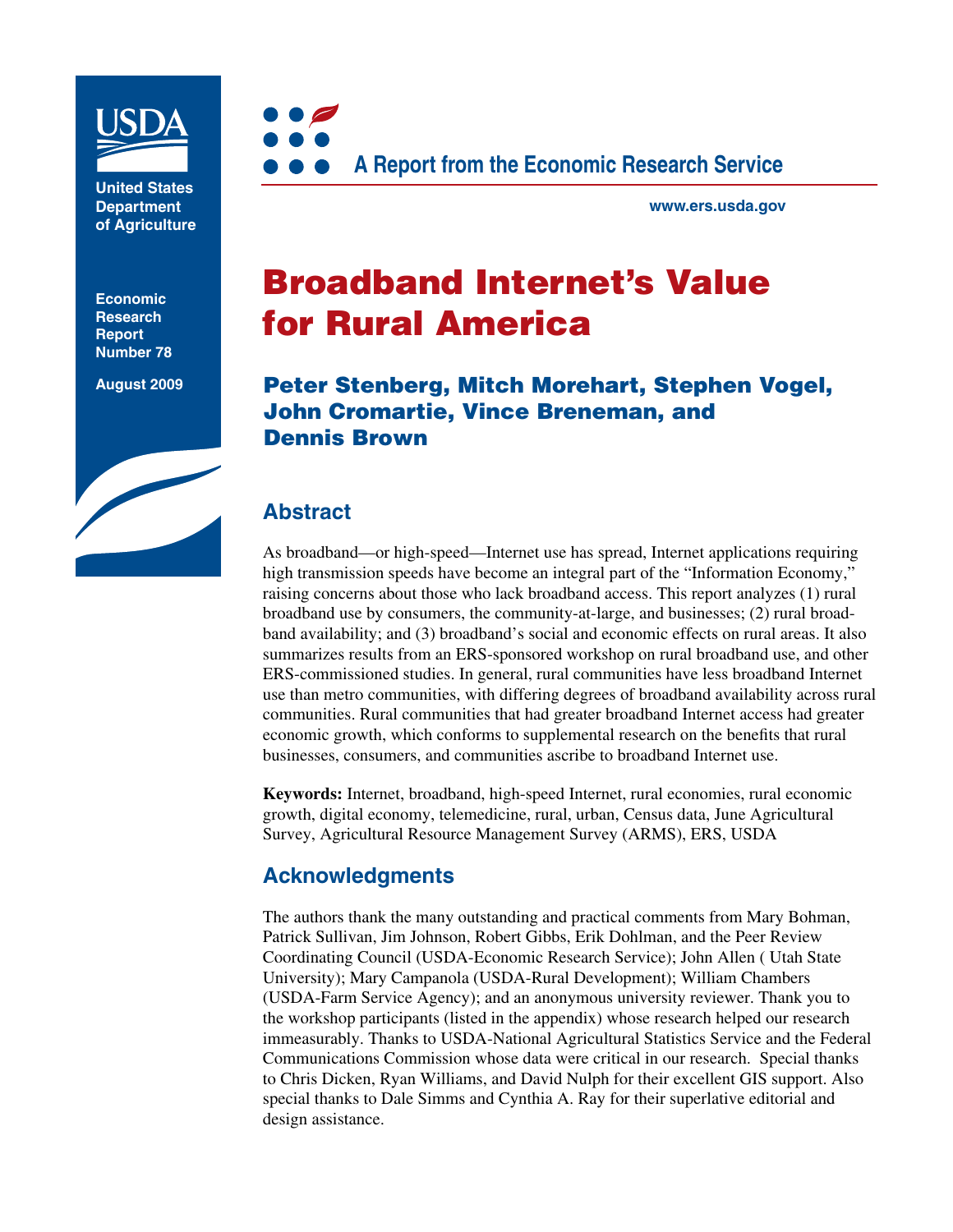## **Contents**

| Geography of Rural Broadband Providers 14                                                               |
|---------------------------------------------------------------------------------------------------------|
|                                                                                                         |
| <b>Rural Communities and Broadband Internet Use 23</b><br>Farm-Rural Linkages in the Internet Economy36 |
|                                                                                                         |
|                                                                                                         |
|                                                                                                         |
|                                                                                                         |
|                                                                                                         |
|                                                                                                         |
|                                                                                                         |
| <b>Appendix F: Economic Research Service's Broadband Workshop,</b>                                      |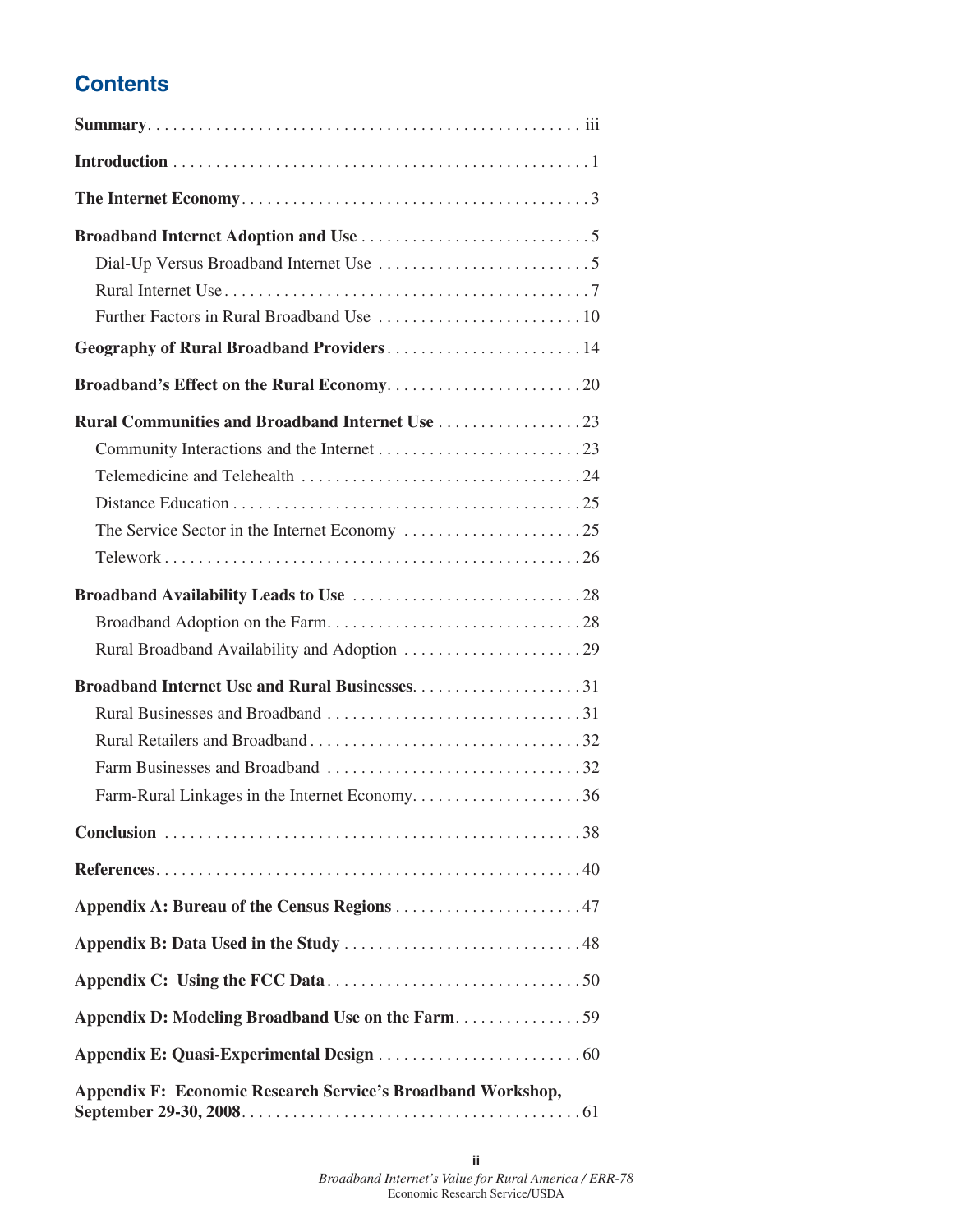## **Summary**

The Internet has become widely, but not universally, available. Two-thirds of U.S. adults had in-home Internet access by 2008. Rural businesses and consumers have become almost as likely as their urban counterparts to use the Internet, though broadband—or high-speed—access is less prevalent in rural areas than in more densely populated areas. The 2008 Farm Act reauthorized USDA's telemedicine, distance learning, and rural broadband access grant and loan programs.

#### *What Is the Issue?*

Broadband access is viewed as necessary to fully utilize the Internet's potential. As the Internet economy has matured, more applications now require higher data transmission rates, even in the case of simple shopping websites. In a recessionary economy a number of Internet activities—including job searches and home businesses—may become more critical for households. Whereas an estimated 55 percent of U.S. adults had broadband access at home in 2008, only 41 percent of adults in rural households had broadband access. Evidence suggests that some of this shortfall in broadband use is involuntary, and may be due to the higher cost of broadband provision or lower returns to broadband investment in sparsely populated areas.

#### *What Did the Study Find?*

Analysis suggests that rural economies benefit generally from broadband availability. In comparing counties that had broadband access relatively early (by 2000) with similarly situated counties that had little or no broadband access as of 2000, employment growth was higher and nonfarm private earnings greater in counties with a longer history of broadband availability.

By 2007, most households (82 percent) with in-home Internet access had a broadband connection. A marked difference exists, however, between urban and rural broadband use—only 70 percent of rural households with in-home Internet access had a broadband connection in 2007, compared with 84 percent of urban households. The rural-urban difference in in-home broadband adoption among households with similar income levels reflects the more limited availability of broadband in rural settings.

Areas with low population size, locations that have experienced persistent population loss and an aging population, or places where population is widely dispersed over demanding terrain generally have difficulty attracting broadband service providers. These characteristics can make the fixed cost of providing broadband access too high, or limit potential demand, thus depressing the profitability of providing service. Clusters of lower service exist in sparsely populated areas, such as the Dakotas, eastern Montana, northern Minnesota, and eastern Oregon. Other low-service areas, such as the Missouri-Iowa border and Appalachia, have aging and declining numbers of residents. Nonetheless, rural areas in some States (such as Nebraska, Kansas, and Vermont) have higher-than-expected broadband service given their population characteristics, suggesting that policy, economic, and social factors can overcome common barriers to broadband expansion.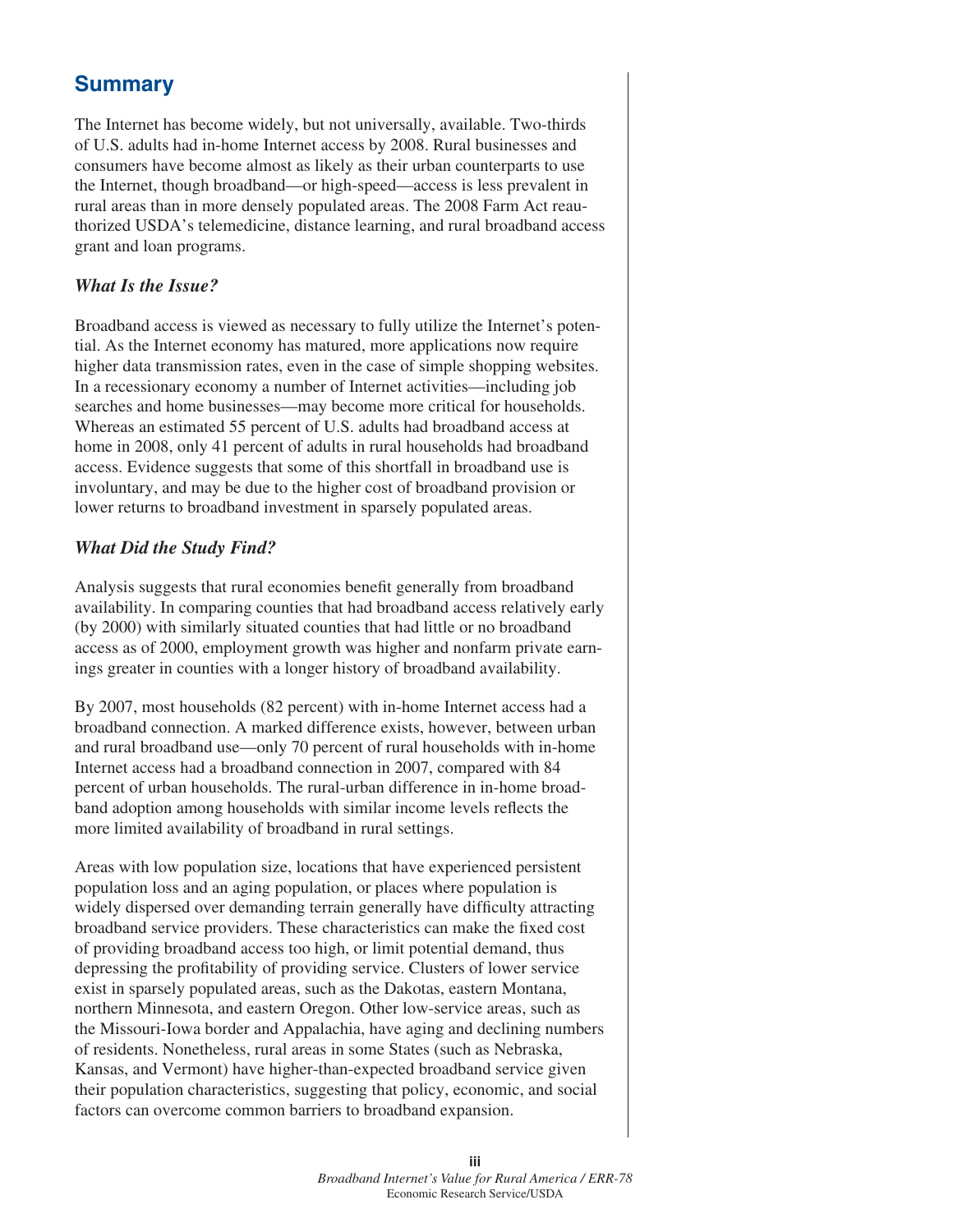In general, rural America has shared in the growth of the Internet economy. Online course offerings for students in primary, secondary, post-secondary, and continuing education programs have improved educational opportunities, especially in small, isolated rural areas. And interaction among students, parents, teachers, and school administrators has been enhanced via online forums, which is especially significant given the importance of ongoing parental involvement in children's education.

Telemedicine and telehealth have been hailed as vital to health care provision in rural communities, whether simply improving the perception of locally provided health care quality or expanding the menu of medical services. More accessible health information, products, and services confer real economic benefits on rural communities: reducing transportation time and expenses, treating emergencies more effectively, reducing time missed at work, increasing local lab and pharmacy work, and generating savings for health facilities from outsourcing specialized medical procedures. One study of 24 rural hospitals placed the annual cost of not having telemedicine at \$370,000 per hospital.

Most employment growth in the U.S. over the last several decades has been in the service sector, a sector especially conducive for broadband applications. Broadband allows rural areas to compete for low- and high-end service jobs, from call centers to software development, but does not guarantee that rural communities will get them.

Rural businesses have been adopting more e-commerce and Internet practices, improving efficiency and expanding market reach. Some rural retailers use the Internet to satisfy supplier requirements. The farm sector, a pioneer in rural Internet use, is increasingly comprised of farm businesses that purchase inputs and make sales online. Farm household characteristics such as age, education, presence of children, and household income are significant factors in adopting broadband Internet use, whereas distance from urban centers was not a factor. Larger farm businesses are more apt to use broadband in managing their operation; the more multifaceted the farm business, the more the farm used the Internet.